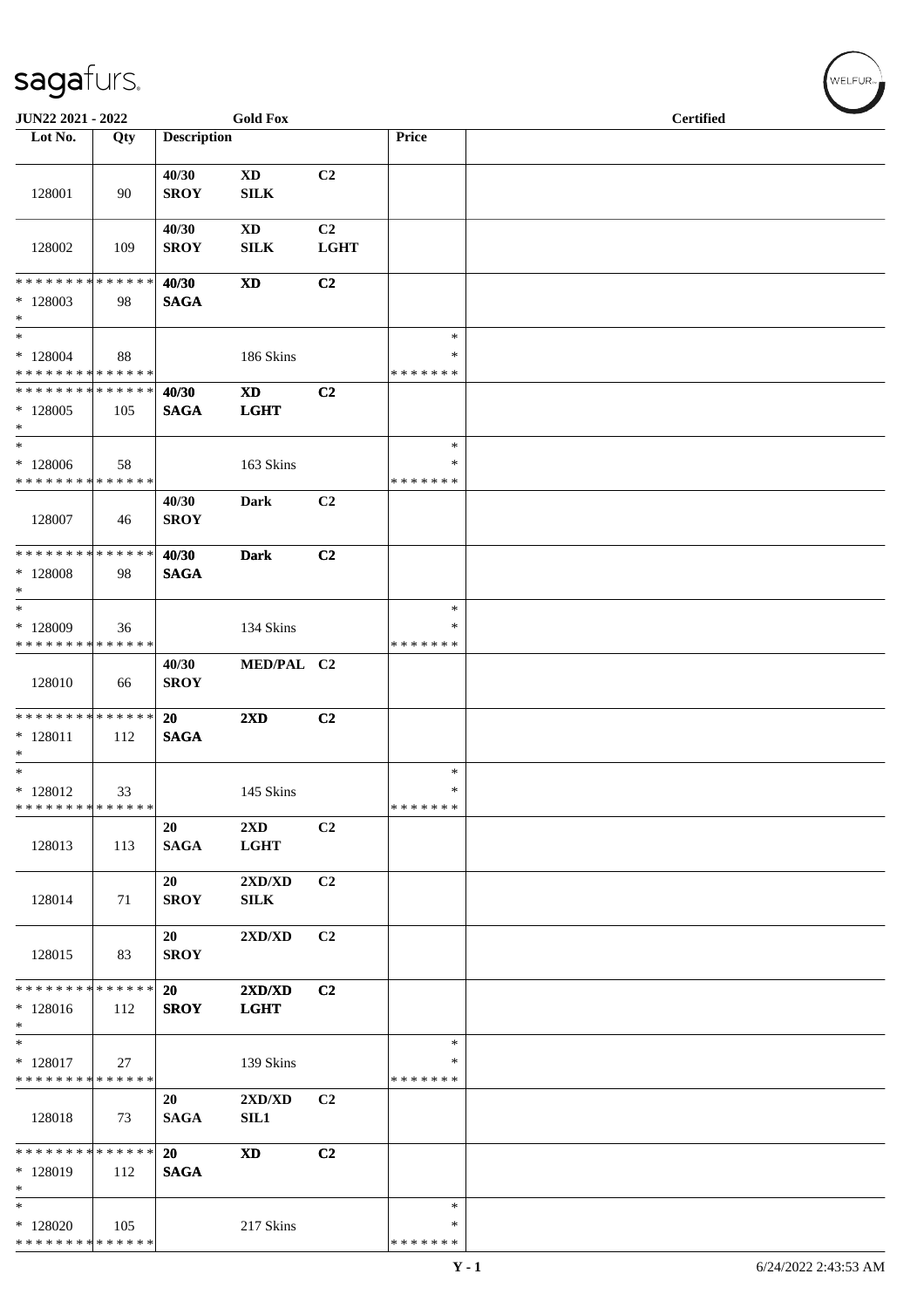| JUN22 2021 - 2022                                  |     |                                 | <b>Gold Fox</b>                                  |                |                                   | <b>Certified</b> |  |
|----------------------------------------------------|-----|---------------------------------|--------------------------------------------------|----------------|-----------------------------------|------------------|--|
| Lot No.                                            | Qty | <b>Description</b>              |                                                  |                | Price                             |                  |  |
| * * * * * * * * * * * * * *<br>$*$ 128021<br>$*$   | 119 | 20<br><b>SAGA</b>               | $\boldsymbol{\mathrm{XD}}$<br><b>LGHT</b>        | C2             |                                   |                  |  |
| $\ast$<br>$*128022$<br>* * * * * * * * * * * * * * | 33  |                                 | 152 Skins                                        |                | $\ast$<br>$\ast$<br>* * * * * * * |                  |  |
| 128023                                             | 39  | 20<br><b>SROY</b>               | <b>Dark</b><br><b>LGHT</b>                       | C2             |                                   |                  |  |
| * * * * * * * * * * * * * *<br>* 128024<br>$*$     | 112 | 20<br><b>SAGA</b>               | <b>Dark</b>                                      | C <sub>2</sub> |                                   |                  |  |
| $\ast$<br>$*128025$<br>* * * * * * * * * * * * * * | 51  |                                 | 163 Skins                                        |                | $\ast$<br>$\ast$<br>* * * * * * * |                  |  |
| 128026                                             | 116 | 20<br><b>SAGA</b>               | <b>Dark</b><br><b>LGHT</b>                       | C <sub>2</sub> |                                   |                  |  |
| 128027                                             | 86  | 20<br><b>SAGA</b>               | $\bf MED$                                        | C2             |                                   |                  |  |
| 128028                                             | 52  | 20<br><b>SAGA</b>               | MED/PAL C2<br>SIL1                               |                |                                   |                  |  |
| 128029                                             | 63  | 20<br><b>SAGA</b>               | MED/PAL C2<br><b>SIL1</b>                        | <b>LGHT</b>    |                                   |                  |  |
| 128030                                             | 101 | 20<br><b>SAGA</b>               | MED/PAL C2<br><b>LGHT</b>                        |                |                                   |                  |  |
| * * * * * * * * * * * * * *<br>$*128031$<br>$\ast$ | 119 | 20<br>SI                        | MED/PAL C2                                       |                |                                   |                  |  |
| $*$<br>$*128032$<br>******** <mark>******</mark>   | 84  |                                 | 203 Skins                                        |                | $\ast$<br>$\ast$<br>* * * * * * * |                  |  |
| 128033                                             | 88  | 20<br><b>SAGA</b>               | PAL/XP                                           | C2             |                                   |                  |  |
| 128034                                             | 50  | $\mathbf{0}$<br><b>SAGA</b>     | $2{\bf X}{\bf D}$                                | C2             |                                   |                  |  |
| 128035                                             | 48  | $\bf{0}$<br><b>SAGA</b>         | $2\mathbf{X}\mathbf{D}$<br><b>LGHT</b>           | C2             |                                   |                  |  |
| 128036                                             | 52  | $\mathbf{0}$<br><b>SROY</b>     | $2{\bf X}{\bf D}/{\bf X}{\bf D}$<br>${\bf SILK}$ | C2             |                                   |                  |  |
| 128037                                             | 55  | $\mathbf{0}$<br><b>SROY</b>     | $2{\bf X}{\bf D}/{\bf X}{\bf D}$                 | C <sub>2</sub> |                                   |                  |  |
| 128038                                             | 55  | $\mathbf{0}$<br><b>SROY</b>     | $2{\bf X}{\bf D}/{\bf X}{\bf D}$<br><b>LGHT</b>  | C2             |                                   |                  |  |
| 128039                                             | 136 | $\mathbf{0}$<br><b>SAGA</b>     | $\mathbf{X}\mathbf{D}$                           | C2             |                                   |                  |  |
| * * * * * * * * * * * * * *<br>$*128040$<br>$*$    | 105 | $\mathbf{0}$<br>$\mathbf{SAGA}$ | $\mathbf{X}\mathbf{D}$                           | C <sub>2</sub> |                                   |                  |  |

WELFUR<sub>"</sub>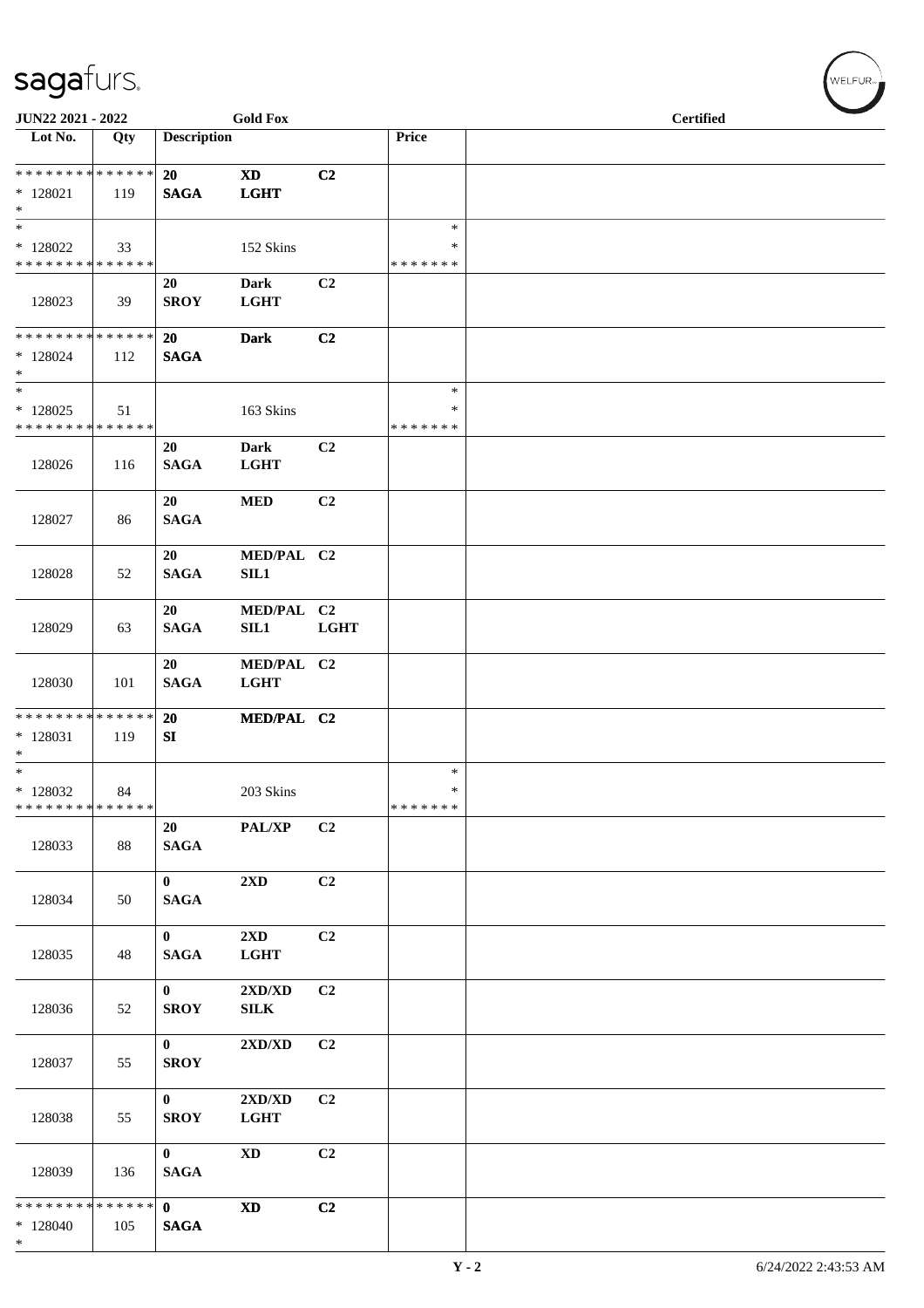| JUN22 2021 - 2022                        |     |                             | <b>Gold Fox</b>                            |                |                         |  | <b>Certified</b> |  |
|------------------------------------------|-----|-----------------------------|--------------------------------------------|----------------|-------------------------|--|------------------|--|
| Lot No.                                  | Qty | <b>Description</b>          |                                            |                | <b>Price</b>            |  |                  |  |
|                                          |     | $\mathbf{0}$                | <b>XD</b>                                  | C <sub>2</sub> | $\ast$                  |  |                  |  |
| $*128041$<br>* * * * * * * * * * * * * * | 36  | <b>SAGA</b>                 |                                            |                | $\ast$<br>* * * * * * * |  |                  |  |
| 128042                                   | 81  | $\mathbf{0}$<br><b>SAGA</b> | <b>XD</b><br><b>LGHT</b>                   | C <sub>2</sub> |                         |  |                  |  |
| 128043                                   | 51  | $\mathbf{0}$<br><b>SAGA</b> | $\bold{X}\bold{D}/\bold{D}\bold{K}$<br>SL1 | C2             |                         |  |                  |  |
| 128044                                   | 79  | $\mathbf{0}$<br><b>SAGA</b> | <b>Dark</b>                                | C2             |                         |  |                  |  |
| 128045                                   | 43  | $\mathbf{0}$<br><b>SAGA</b> | <b>Dark</b><br><b>LGHT</b>                 | C2             |                         |  |                  |  |
| 128046                                   | 84  | $\mathbf{0}$<br><b>SAGA</b> | MED/PAL C2                                 |                |                         |  |                  |  |
| 128047                                   | 50  | $\mathbf{0}$<br><b>SAGA</b> | MED/PAL C2<br><b>LGHT</b>                  |                |                         |  |                  |  |
| 128048                                   | 77  | $\mathbf{0}$<br>SI          | MED/PAL C2                                 |                |                         |  |                  |  |
| 128049                                   | 75  | 1<br><b>SAGA</b>            | MED/PAL C2                                 |                |                         |  |                  |  |

 $(\forall ELFUR_{\approx})$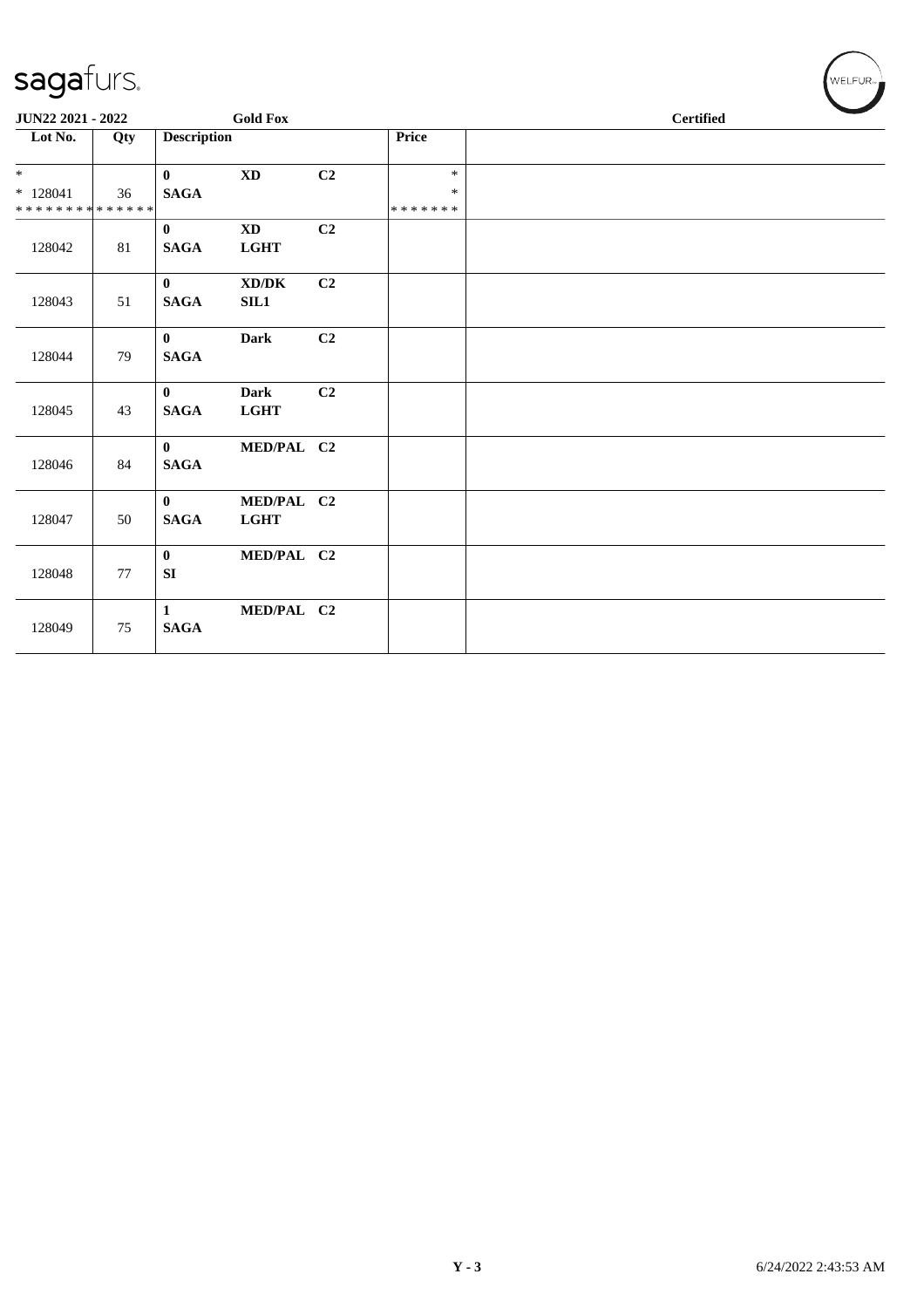| JUN22 2021 - 2022 |        |                                    | <b>Gold Cross Fox</b>                       |       |       | $\label{cor:1} \textbf{Certified}$ |
|-------------------|--------|------------------------------------|---------------------------------------------|-------|-------|------------------------------------|
| Lot No.           | Qty    | <b>Description</b>                 |                                             |       | Price |                                    |
| 128061            | 11     | 30<br><b>SAGA</b>                  | $2{\bf X}{\bf D}$                           | C1    |       |                                    |
| 128062            | 24     | 30<br>$\mathbf{SAGA}$              | 2XD                                         | C2    |       |                                    |
| 128063            | 41     | 30<br><b>SAGA</b>                  | $\mathbf{X}\mathbf{D}$                      | C2    |       |                                    |
| 128064            | 19     | 30<br><b>SROY</b>                  | $\boldsymbol{\text{XD} / \text{DK}}$        | C2    |       |                                    |
| 128065            | 33     | 30<br><b>SAGA</b>                  | <b>Dark</b>                                 | C1    |       |                                    |
| 128066            | 43     | 30 <sup>°</sup><br>$\mathbf{SAGA}$ | MED/PAL C3                                  |       |       |                                    |
| 128067            | 28     | 30<br>$\mathbf{SAGA}$              | PAL/XP                                      | C1    |       |                                    |
| 128068            | 19     | 30<br>$\mathbf{SAGA}$              | $\bold{XP}$                                 | C2    |       |                                    |
| 128069            | 95     | 30/20<br>$\mathbf{SAGA}$           | <b>DK/MED</b>                               | C2    |       |                                    |
| 128070            | 25     | 30/20<br>SI                        | MED/PAL C2/C3                               |       |       |                                    |
| 128071            | 22     | 20<br><b>SAGA</b>                  | $\mathbf{X}\mathbf{D}$                      | C1    |       |                                    |
| 128072            | $29\,$ | 20<br>$\mathbf{SAGA}$              | $\mathbf{X}\mathbf{D}$                      | C2    |       |                                    |
| 128073            | 66     | 20<br><b>SAGA</b>                  | $\mathbf{X}\mathbf{D}/\mathbf{D}\mathbf{K}$ | C3    |       |                                    |
| 128074            | 55     | 20<br>$\mathbf{SAGA}$              | DK/MED C2                                   |       |       |                                    |
| 128075            | 19     | 20<br><b>SROY</b>                  | <b>MED</b>                                  | C1    |       |                                    |
| 128076            | 32     | 20<br><b>SAGA</b>                  | MED/PAL C2                                  |       |       |                                    |
| 128077            | 42     | 20<br><b>SAGA</b>                  | MED/PAL C3                                  |       |       |                                    |
| 128078            | 20     | $\mathbf{0}$<br><b>SAGA</b>        | MED/PAL C2                                  |       |       |                                    |
| 128079            | 10     | $\mathbf{0}$<br>SI                 | ALL                                         | C2/C3 |       |                                    |

 $(\forall ELFUR_{\text{max}})$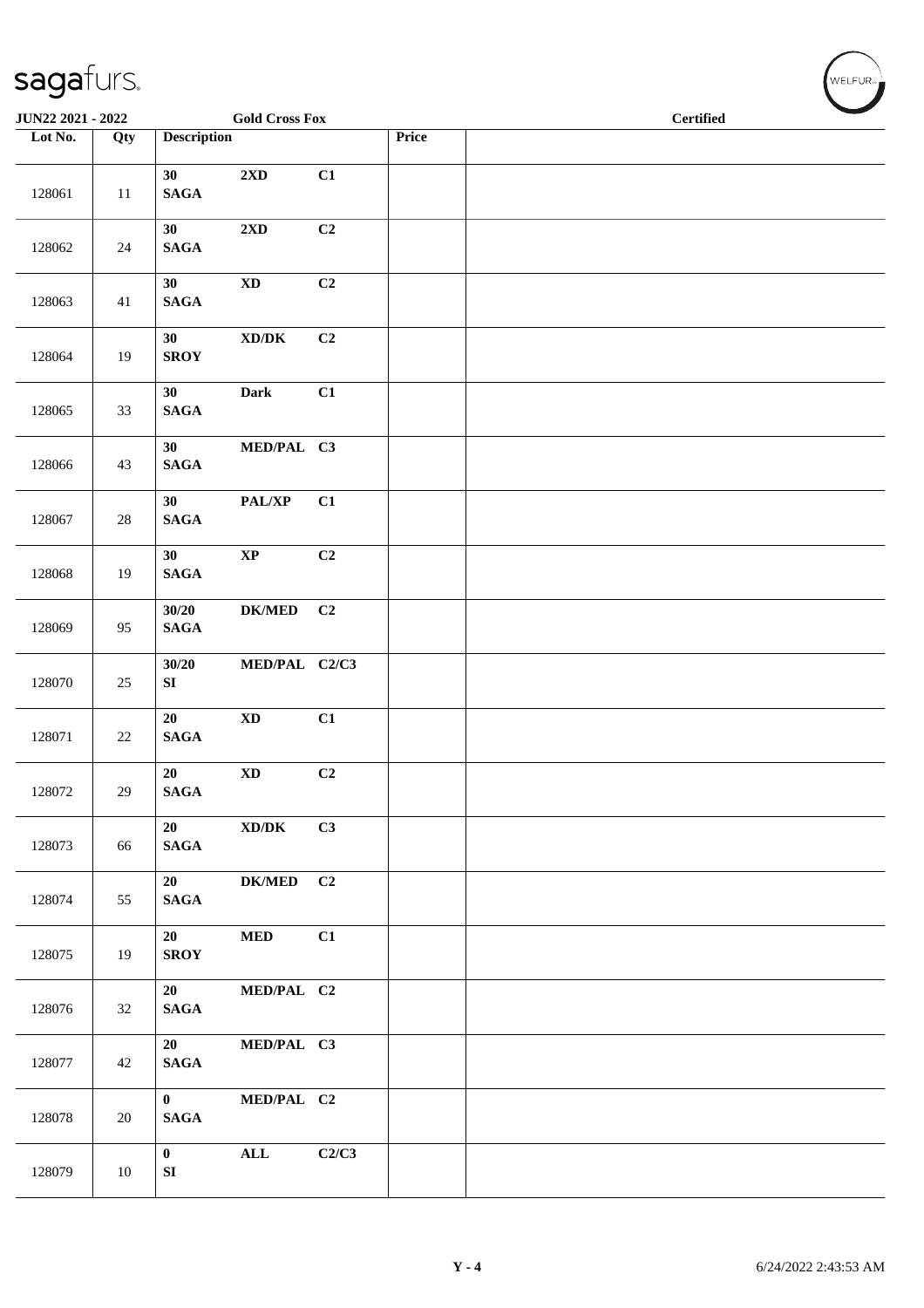| - - J<br>-<br>JUN22 2021 - 2022 | $   -$ | <b>Cross Fox</b>                      |               |       | <b>Certified</b> |
|---------------------------------|--------|---------------------------------------|---------------|-------|------------------|
| Lot No.                         | Qty    | <b>Description</b>                    |               | Price |                  |
| 128081                          | 41     | 30/20<br>XD/DK<br><b>SAGA</b>         | C1/C2         |       |                  |
| 128082                          | 21     | 30/20<br><b>DK/MED</b><br><b>SAGA</b> | C3            |       |                  |
| 128083                          | 35     | 30/20<br><b>SAGA</b>                  | MED/PAL C1/C2 |       |                  |
| 128084                          | 27     | 30/20<br>SI                           | MED/PAL C2/C3 |       |                  |

 $w$ ELFUR<sub>-</sub>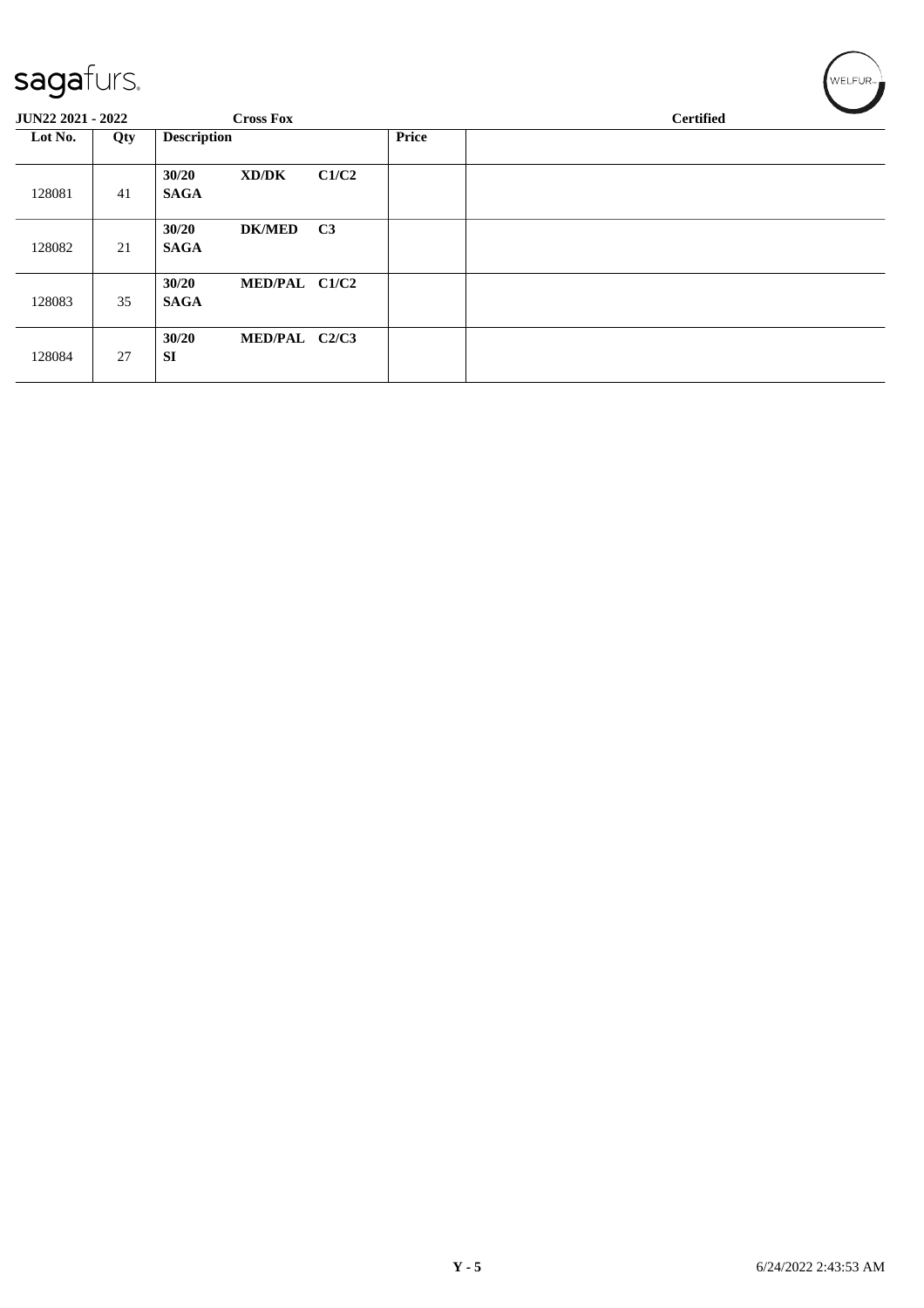| JUN22 2021 - 2022 |        |                                     | <b>Smokey Fox</b>          |       |       | <b>Certified</b> |  |
|-------------------|--------|-------------------------------------|----------------------------|-------|-------|------------------|--|
| Lot No.           | Qty    | <b>Description</b>                  |                            |       | Price |                  |  |
| 128101            | 71     | 30<br><b>SAGA</b>                   | <b>DK/MED</b>              | C1/C2 |       |                  |  |
| 128102            | 34     | 30<br>$\mathbf{SAGA}$<br>SIL1       | <b>DK/MED</b>              | C1/C2 |       |                  |  |
| 128103            | 61     | 30/20<br>Dark<br><b>SAGA</b>        |                            | C1/C2 |       |                  |  |
| 128104            | 43     | 30/20<br>$\bf MED$<br><b>SAGA</b>   |                            | C1/C2 |       |                  |  |
| 128105            | 37     | 30/20<br><b>SROY</b>                | MED/PAL C1/C2              |       |       |                  |  |
| 128106            | 29     | 30/20<br>$\mathbf{SAGA}$            | $\mathbf{PAL}/\mathbf{XP}$ | C1/C2 |       |                  |  |
| 128107            | $30\,$ | 30/20<br>$\mathbf{SAGA}$            | PAL/XP                     | C1/C2 |       |                  |  |
| 128108            | 47     | 30/20<br><b>SAGA</b><br>SL1         | PAL/XP                     | C1/C2 |       |                  |  |
| 128109            | $11\,$ | 30/20<br><b>ALL</b><br>SPT1<br>IA   |                            | C1/C2 |       |                  |  |
| 128110            | $52\,$ | $20\,$<br>Dark<br><b>SROY</b>       |                            | C1/C2 |       |                  |  |
| 128111            | 45     | 20<br>Dark<br>$\mathbf{SAGA}$       |                            | C1/C2 |       |                  |  |
| 128112            | 32     | 20<br><b>SAGA</b><br>SL1            | $DK/MED$                   | C1/C2 |       |                  |  |
| 128113            | 52     | 20<br><b>MED</b><br>$\mathbf{SAGA}$ |                            | C1/C2 |       |                  |  |
| 128114            | 24     | 20/0<br>2XP<br>$\mathbf{SAGA}$      |                            | C1/C2 |       |                  |  |

 $(\forall ELFUR_{\approx})$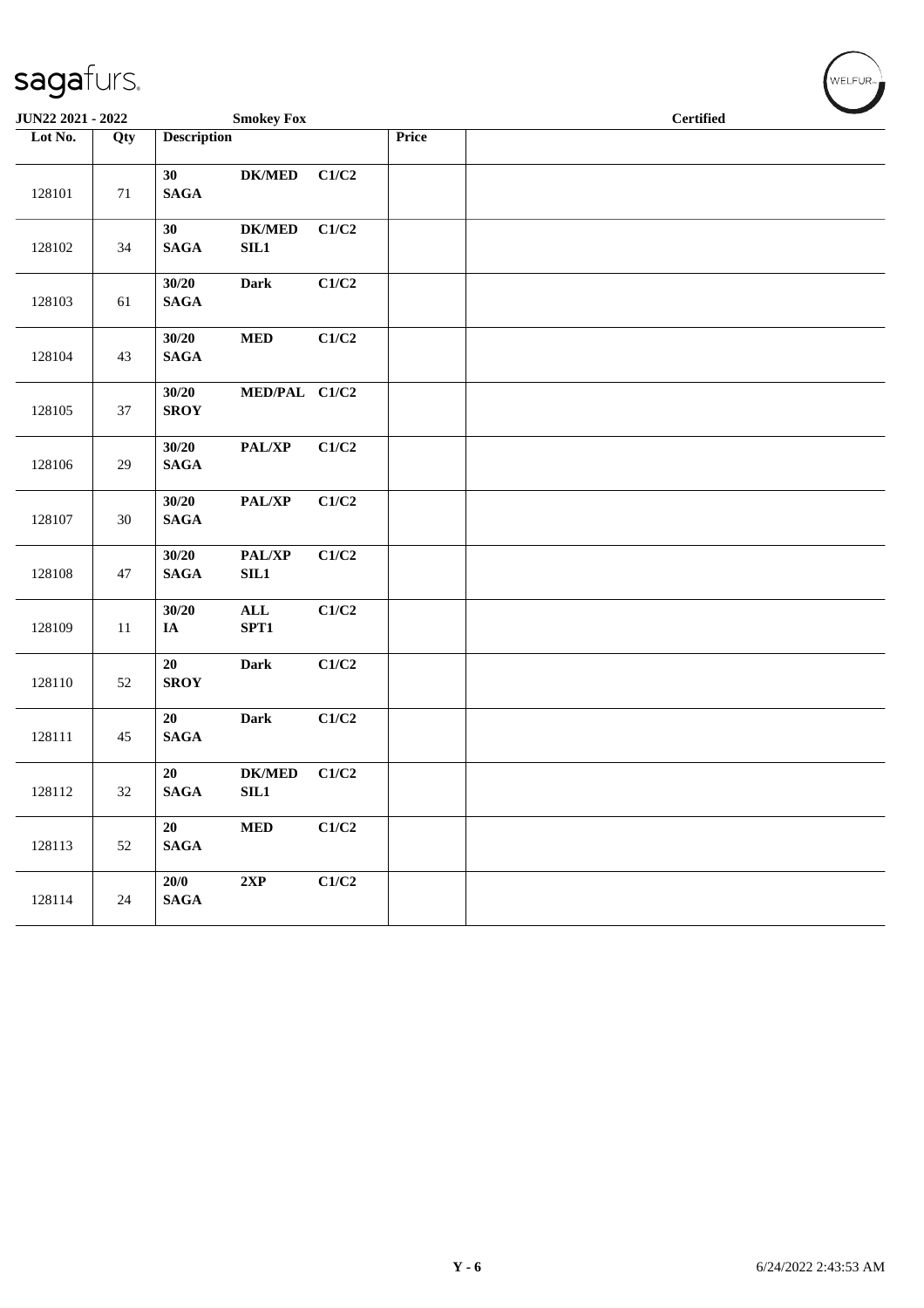| JUN22 2021 - 2022                                   |     |                                | <b>Platinum Fox</b>        |       |                                   |  | <b>Certified</b> |  |
|-----------------------------------------------------|-----|--------------------------------|----------------------------|-------|-----------------------------------|--|------------------|--|
| Lot No.                                             | Qty | <b>Description</b>             |                            |       | Price                             |  |                  |  |
| 128161                                              | 48  | 30 <sup>°</sup><br><b>SAGA</b> | <b>DK/MED</b>              | C1/C2 |                                   |  |                  |  |
| * * * * * * * * * * * * * *<br>$*128162$<br>$\ast$  | 96  | 30<br><b>SAGA</b>              | <b>DK/MED</b>              | C1/C2 |                                   |  |                  |  |
| $\ast$<br>$*128163$<br>******** <mark>******</mark> | 21  |                                | 117 Skins                  |       | $\ast$<br>$\ast$<br>* * * * * * * |  |                  |  |
| 128164                                              | 54  | 30<br>SI                       | <b>DK/MED</b>              | C1/C2 |                                   |  |                  |  |
| 128165                                              | 29  | 30<br>SI                       | $\mathbf{PAL}/\mathbf{XP}$ | C1/C2 |                                   |  |                  |  |
| 128166                                              | 22  | 30/20<br><b>SAGA</b>           | <b>DK/MED</b><br>CHA-      | C1/C2 |                                   |  |                  |  |
| 128167                                              | 28  | 30/20<br>${\bf SI}$            | PAL/XP                     | C1/C2 |                                   |  |                  |  |
| 128168                                              | 55  | 20<br><b>SAGA</b>              | <b>DK/MED</b>              | C1/C2 |                                   |  |                  |  |
| ******** <mark>******</mark><br>$*128169$<br>$*$    | 112 | 20/0<br><b>SAGA</b>            | <b>DK/MED</b>              | C1/C2 |                                   |  |                  |  |
| $\ast$<br>* 128170<br>* * * * * * * * * * * * * *   | 63  |                                | 175 Skins                  |       | $\ast$<br>∗<br>* * * * * * *      |  |                  |  |
| 128171                                              | 86  | 20/0<br>SI                     | <b>DK/MED</b>              | C1/C2 |                                   |  |                  |  |
| 128172                                              | 16  | 20/0<br><b>SAGA</b>            | MED/PAL C1/C2<br>CHA-      |       |                                   |  |                  |  |
| 128173                                              | 53  | 20/0<br>SI                     | PAL/XP                     | C1/C2 |                                   |  |                  |  |
| 128174                                              | 9   | $\mathbf{0}$<br>SI             | XP/2XP<br>CHA-             | C1/C2 |                                   |  |                  |  |
| 128175                                              | 11  | $\bf{0}$<br>${\bf S}{\bf I}$   | $\mathbf{ALL}$             | C1/C2 |                                   |  |                  |  |

WELFUR<sub>T</sub>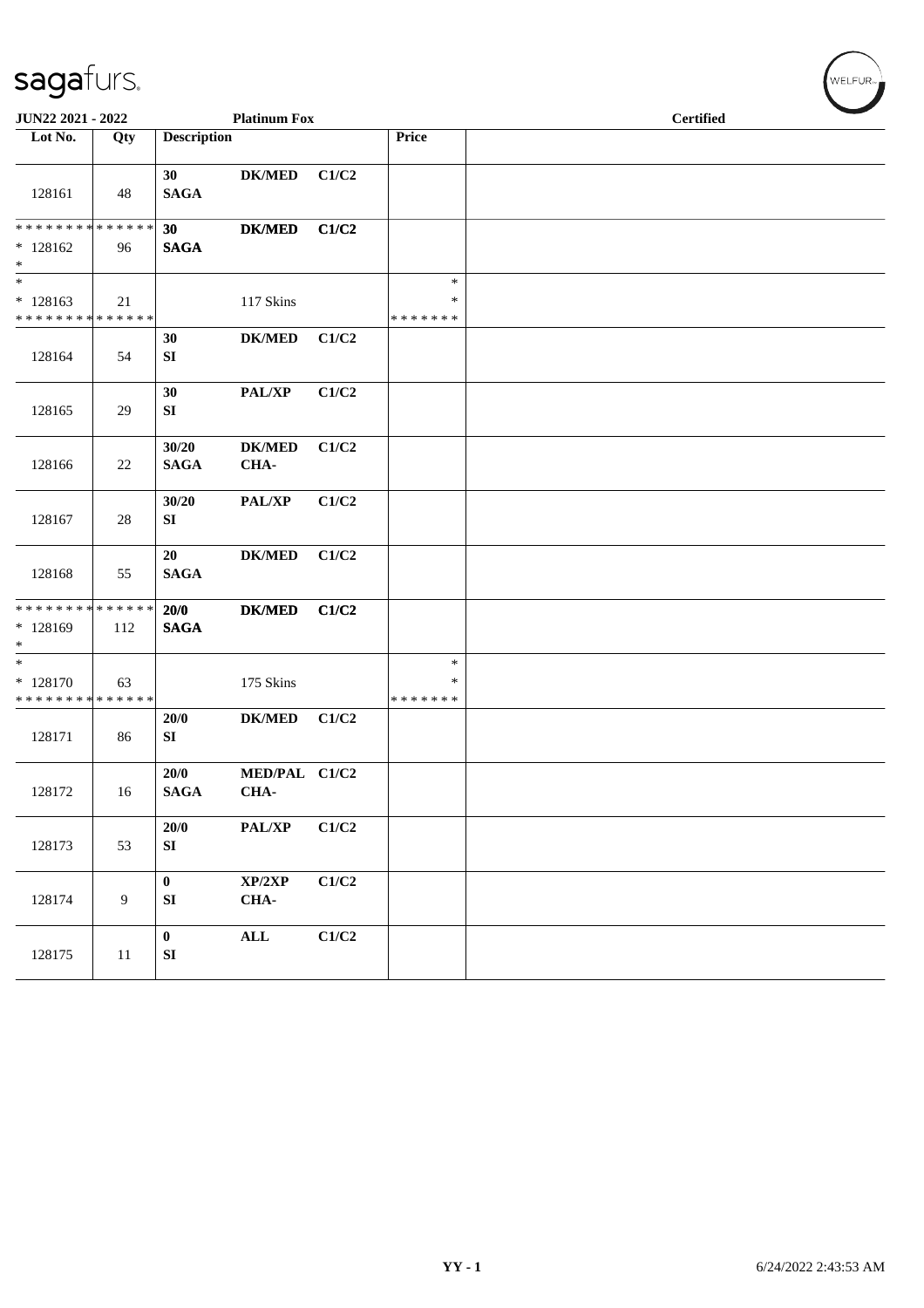| JUN22 2021 - 2022 |     |                         | <b>Platinum Gold Fox</b>  |       |       | <b>Certified</b> |
|-------------------|-----|-------------------------|---------------------------|-------|-------|------------------|
| Lot No.           | Qty | <b>Description</b>      |                           |       | Price |                  |
| 128181            | 41  | 30/20<br><b>SAGA</b>    | <b>Dark</b>               | C2    |       |                  |
| 128182            | 45  | 30/20<br><b>SAGA</b>    | MED/PAL C2                |       |       |                  |
| 128183            | 16  | 20/0<br><b>SAGA</b>     | <b>ALL</b><br>CHA-        | C2    |       |                  |
| 128184            | 11  | 20/0<br>SI              | <b>ALL</b>                | C2    |       |                  |
| 128185            | 19  | $\bf{0}$<br><b>SAGA</b> | <b>Dark</b>               | C2    |       |                  |
|                   |     |                         | <b>Platinum Cross Fox</b> |       |       | <b>Certified</b> |
| 128187            | 14  | 20/0<br><b>SAGA</b>     | XD/DK                     | C1/C2 |       |                  |

WELFUR<sub>T</sub>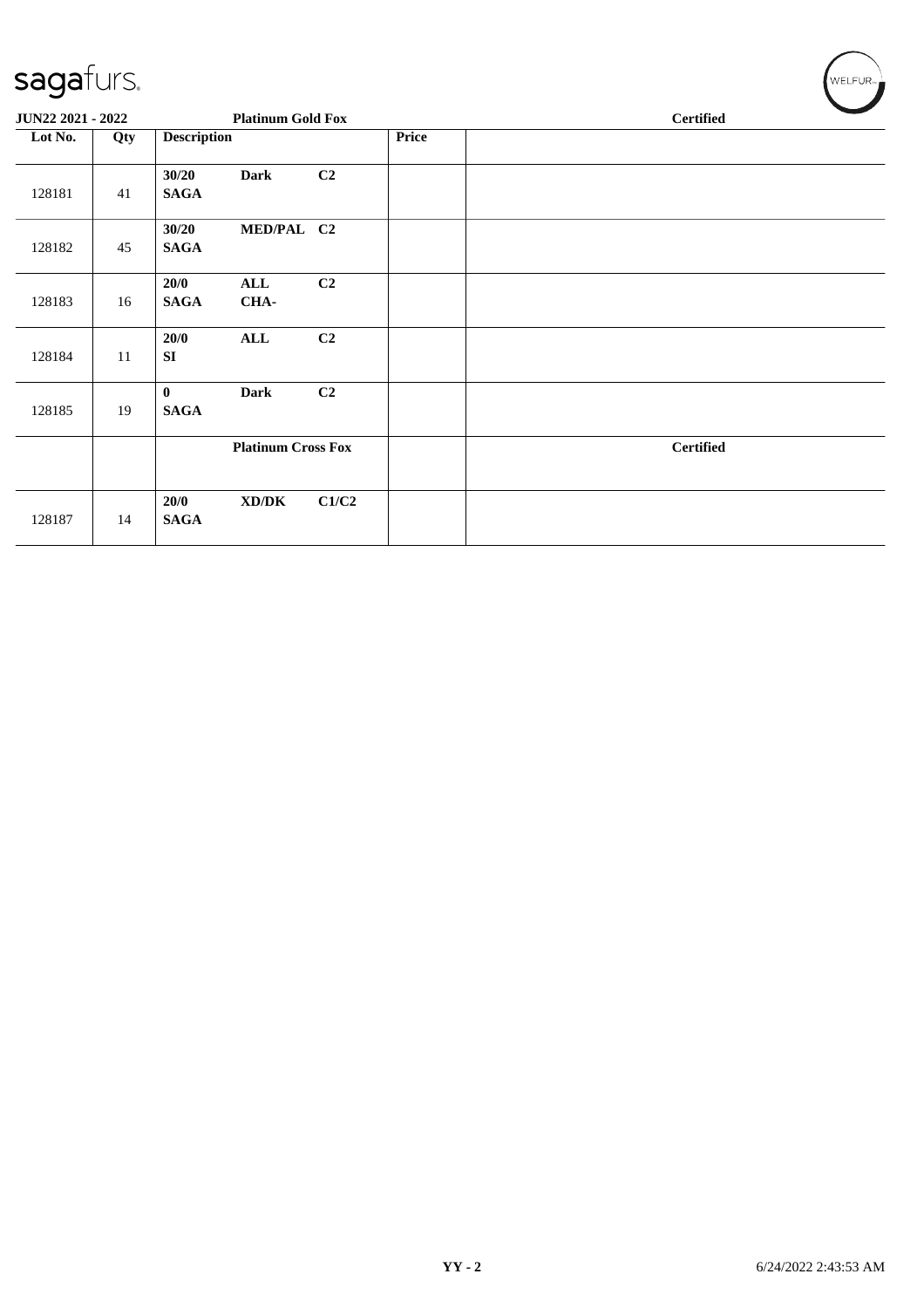| sagafurs.         |     |                                           |       |       | WELFUR <sub>™</sub> |
|-------------------|-----|-------------------------------------------|-------|-------|---------------------|
| JUN22 2021 - 2022 |     | <b>Sun Glo Fox</b>                        |       |       | <b>Certified</b>    |
| Lot No.           | Qty | <b>Description</b>                        |       | Price |                     |
| 128201            | 38  | 30<br><b>DK/MED</b><br><b>SAGA</b>        | C1/C2 |       |                     |
| 128202            | 53  | 30/20<br><b>DK/MED</b><br><b>SROY</b>     | C1/C2 |       |                     |
| 128203            | 38  | 30/20<br><b>DK/MED</b><br>SI              | C1/C2 |       |                     |
| 128204            | 66  | 30/20<br>PAL/XP<br><b>SROY</b>            | C1/C2 |       |                     |
| 128205            | 29  | 30/20<br>PAL/XP<br>SI                     | C1/C2 |       |                     |
| 128206            | 37  | 30/20<br>2XP<br><b>SAGA</b>               | C1/C2 |       |                     |
| 128207            | 29  | <b>Dark</b><br>20<br><b>SAGA</b>          | C1/C2 |       |                     |
| 128208            | 55  | $DK/MED$<br>$\mathbf{0}$<br><b>SAGA</b>   | C1/C2 |       |                     |
|                   |     | <b>Arctic Marble Cross</b>                |       |       | <b>Certified</b>    |
| 128210            | 40  | MED/PAL C1/C2<br>20/0<br>${\bf S}{\bf I}$ |       |       |                     |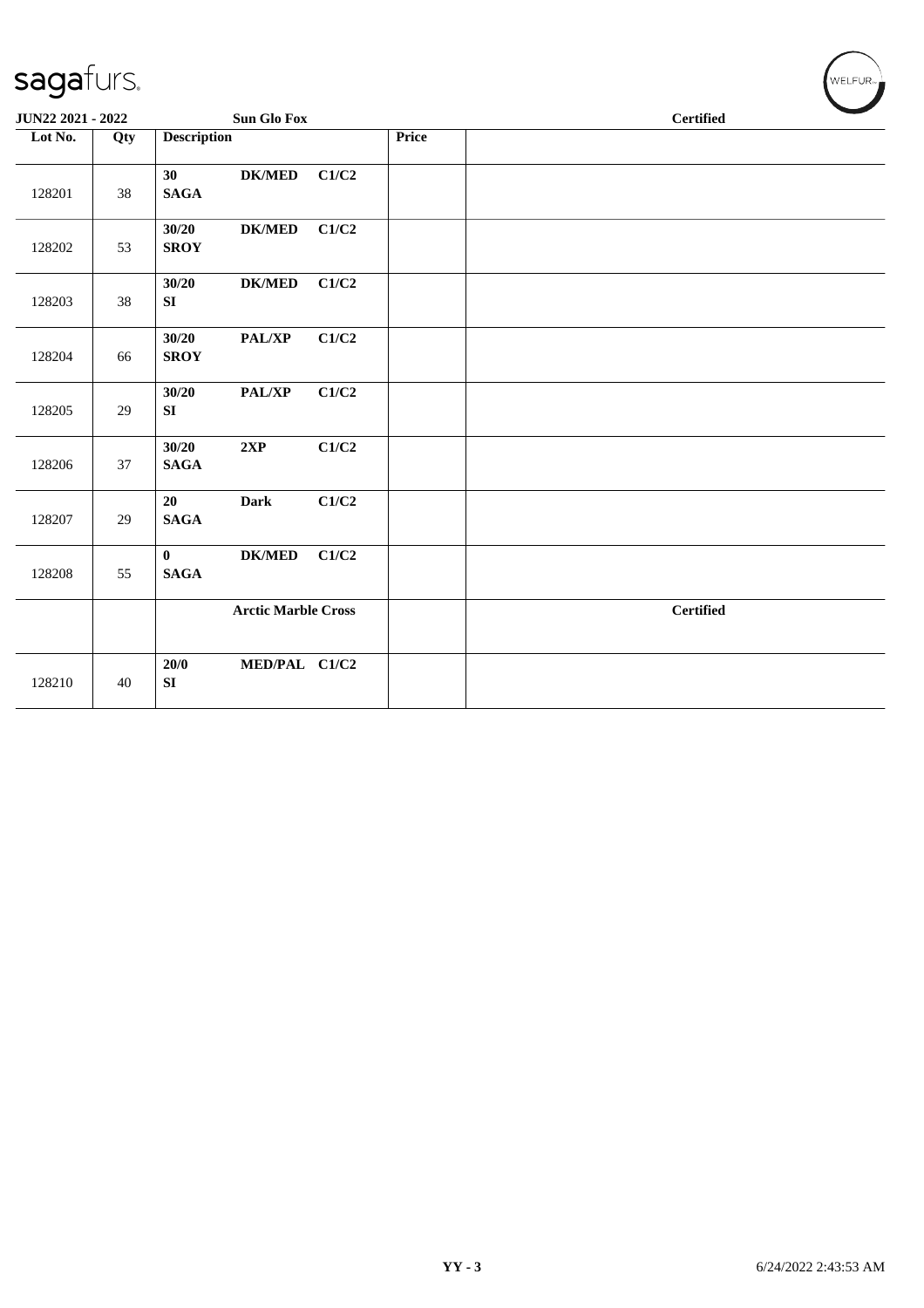| sagafurs.         |     |                     |                         |       |              |  |                  | WELFUR <sub>™</sub> |
|-------------------|-----|---------------------|-------------------------|-------|--------------|--|------------------|---------------------|
| JUN22 2021 - 2022 |     |                     | <b>Choco Silver Fox</b> |       |              |  | <b>Certified</b> |                     |
| Lot No.           | Qty | <b>Description</b>  |                         |       | <b>Price</b> |  |                  |                     |
| 128261            | 19  | 30<br><b>SROY</b>   | MED/PAL C2/C3           |       |              |  |                  |                     |
| 128262            | 19  | 30<br><b>SAGA</b>   | MED/PAL C2/C3           |       |              |  |                  |                     |
| 128263            | 35  | 30<br><b>SROY</b>   | $\bold{XP}$             | C2/C3 |              |  |                  |                     |
| 128264            | 27  | 20<br><b>SROY</b>   | MED/PAL C2/C3           |       |              |  |                  |                     |
| 128265            | 44  | 20<br><b>SROY</b>   | $\mathbf{X}\mathbf{P}$  | C2/C3 |              |  |                  |                     |
| 128266            | 33  | 20/0<br><b>SAGA</b> | MED/PAL C2              |       |              |  |                  |                     |
| 128267            | 18  | 20/0<br><b>SAGA</b> | MED/PAL C3              |       |              |  |                  |                     |
| 128268            | 46  | 20/0<br><b>SAGA</b> | $\mathbf{ALL}$          | C2/C3 |              |  |                  |                     |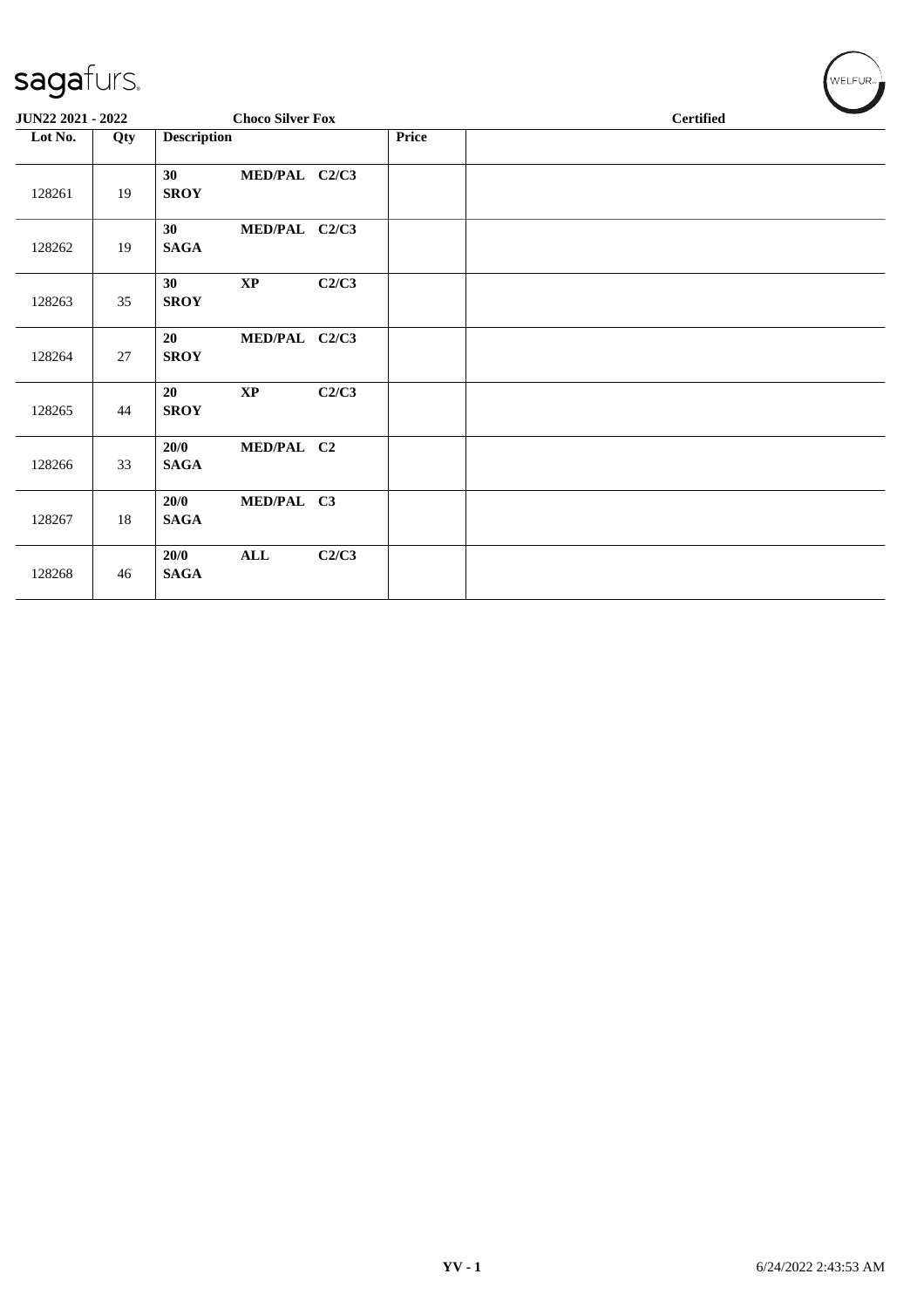| sagafurs.         |     |                      |                  |                |              | WELFUR <sub>™</sub> |
|-------------------|-----|----------------------|------------------|----------------|--------------|---------------------|
| JUN22 2021 - 2022 |     |                      | <b>Pearl Fox</b> |                |              | <b>Certified</b>    |
| Lot No.           | Qty | <b>Description</b>   |                  |                | <b>Price</b> |                     |
| 128281            | 39  | 30/20<br><b>SAGA</b> | <b>DK/MED</b>    | C1/C2          |              |                     |
| 128282            | 47  | 30/20<br><b>SAGA</b> | <b>PAL/XP</b>    | C1/C2          |              |                     |
| 128283            | 18  | 20<br><b>SAGA</b>    | <b>MED</b>       | C <sub>2</sub> |              |                     |
| 128284            | 33  | 20<br><b>SAGA</b>    | <b>PAL/XP</b>    | C <sub>2</sub> |              |                     |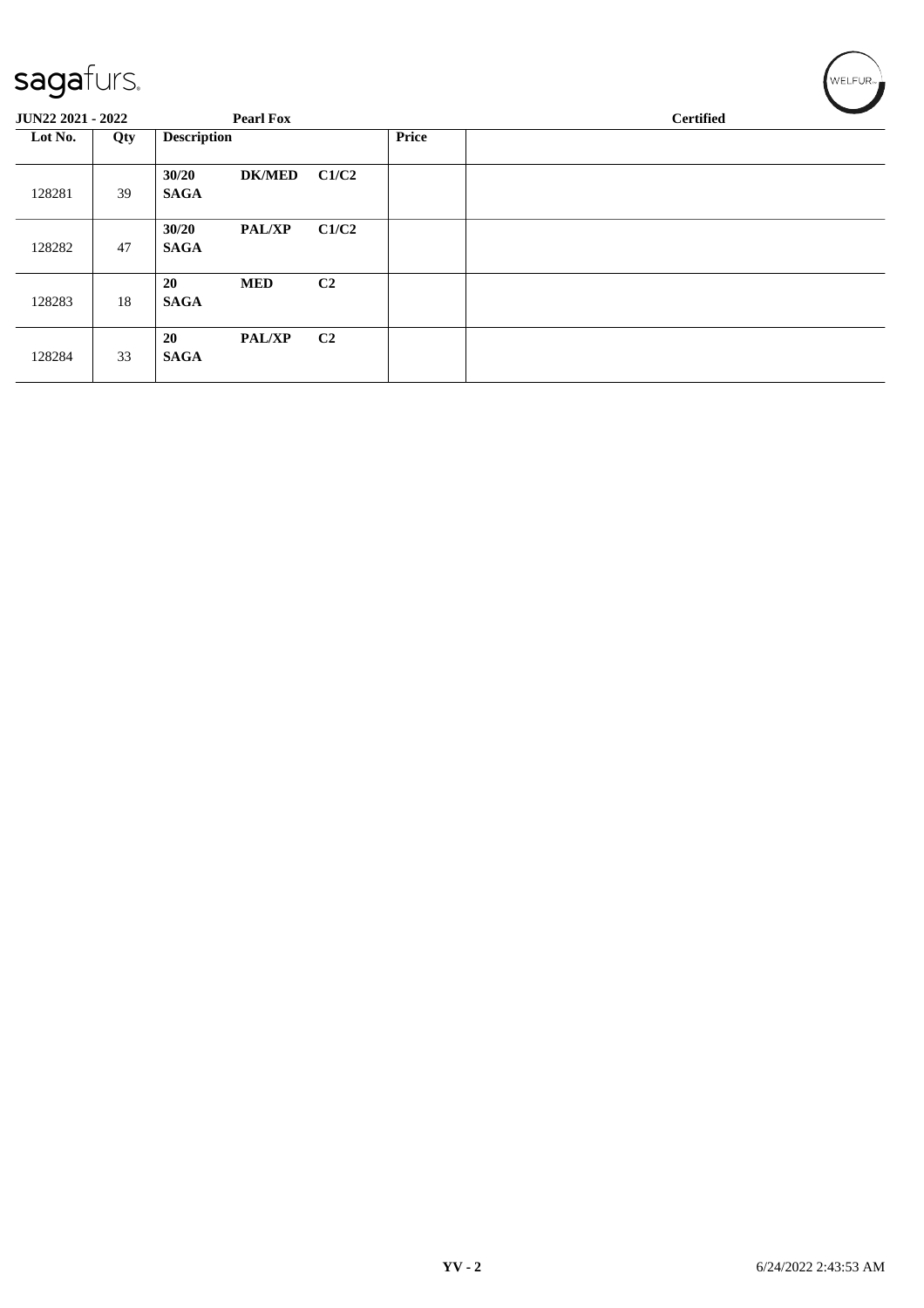| $\overline{\phantom{a}}$ |     |                             |                     |       |       |  |                  |  |
|--------------------------|-----|-----------------------------|---------------------|-------|-------|--|------------------|--|
| JUN22 2021 - 2022        |     |                             | <b>Palomino Fox</b> |       |       |  | <b>Certified</b> |  |
| Lot No.                  | Qty | <b>Description</b>          |                     |       | Price |  |                  |  |
| 128301                   | 31  | 30/20<br><b>SAGA</b>        | XP/2XP              | C2/C3 |       |  |                  |  |
| 128302                   | 33  | 20<br><b>SAGA</b>           | XP/2XP              | C1/C2 |       |  |                  |  |
| 128303                   | 21  | 20/0<br>SI                  | PAL/XP              | C1/C2 |       |  |                  |  |
| 128304                   | 24  | 20/0<br>SI                  | <b>ALL</b>          | C2/C3 |       |  |                  |  |
| 128305                   | 28  | $\mathbf{0}$<br><b>SAGA</b> | MED/PAL C1/C2       |       |       |  |                  |  |
| 128306                   | 45  | $\mathbf{0}$<br><b>SAGA</b> | <b>PAL/XP</b>       | C2/C3 |       |  |                  |  |
| 128307                   | 43  | $\mathbf{0}$<br><b>SAGA</b> | XP/2XP              | C1/C2 |       |  |                  |  |

 $w$ ELFUR<sub><sup>n</sub></sub></sub></sup>